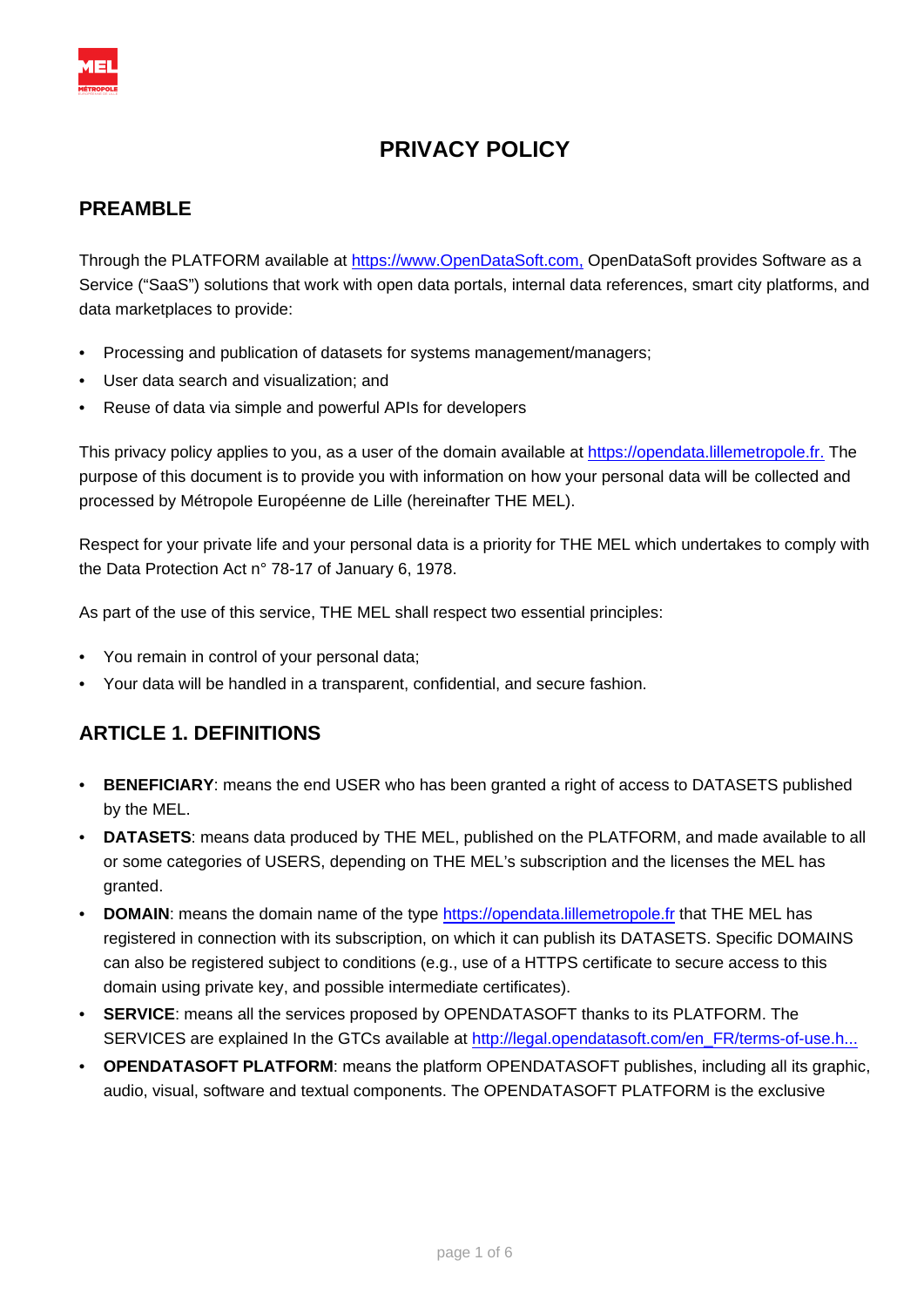

property of OPENDATASOFT. It is accessible at<https://www.opendatasoft.com/fr/.>

• **USER**: means all kinds of users, either a BENEFICIARY or a THE MEL.

#### **ARTICLE 2. IDENTITY OF CONTROLLER**

**Legal notice**: The CONTROLLER is the person who determines the means and purposes of personal data processing. The SUBCONTRACTOR is a person processing personal data on behalf of the CONTROLLER, who acts under the authority and direction of the CONTROLLER.

Your personal data is collected and processed by THE MEL, who is the controller (collector and processor) of the personal data collected and processed by THE MEL during 13 months.

OpenDataSoft acts as a SUBCONTRACTOR of the THE MEL when the latter collects and processes data via its DOMAIN, which it manages in its sole discretion. Therefore, each THE MEL shall have the status of CONTROLLER of the data for BENEFICIAIRIES processed with THE MEL'S DOMAINS and DATASETS published on THE MEL'S DOMAINS.

This Privacy Policy is limited to data processing performed by THE MEL as part of the exploitation of its DOMAIN.

#### **ARTICLE 3. CNIL'S FORMAILITIES**

The processing of your personal data by THE MEL has been the subject of a declaration to the French National Computers and Freedom Commission (CNIL – Commission Nationale de l'Informatique et des Libertés) under the number prior to the opening of the DOMAIN.

A computer and freedom correspondant (CIL - Correspondant Informatique et Libertés) has been appointed by the company.

You can contact them at

protectdonneesperso@lillemetropole.fr Métropole Européenne de Lille Communication externe 2, boulevard des Cités Unies - CS 70043 - 59040 Lille Cedex Tél. 03 20 21 20 21

### **ARTICLE 4. DATA COLLECTION & PROCESSING**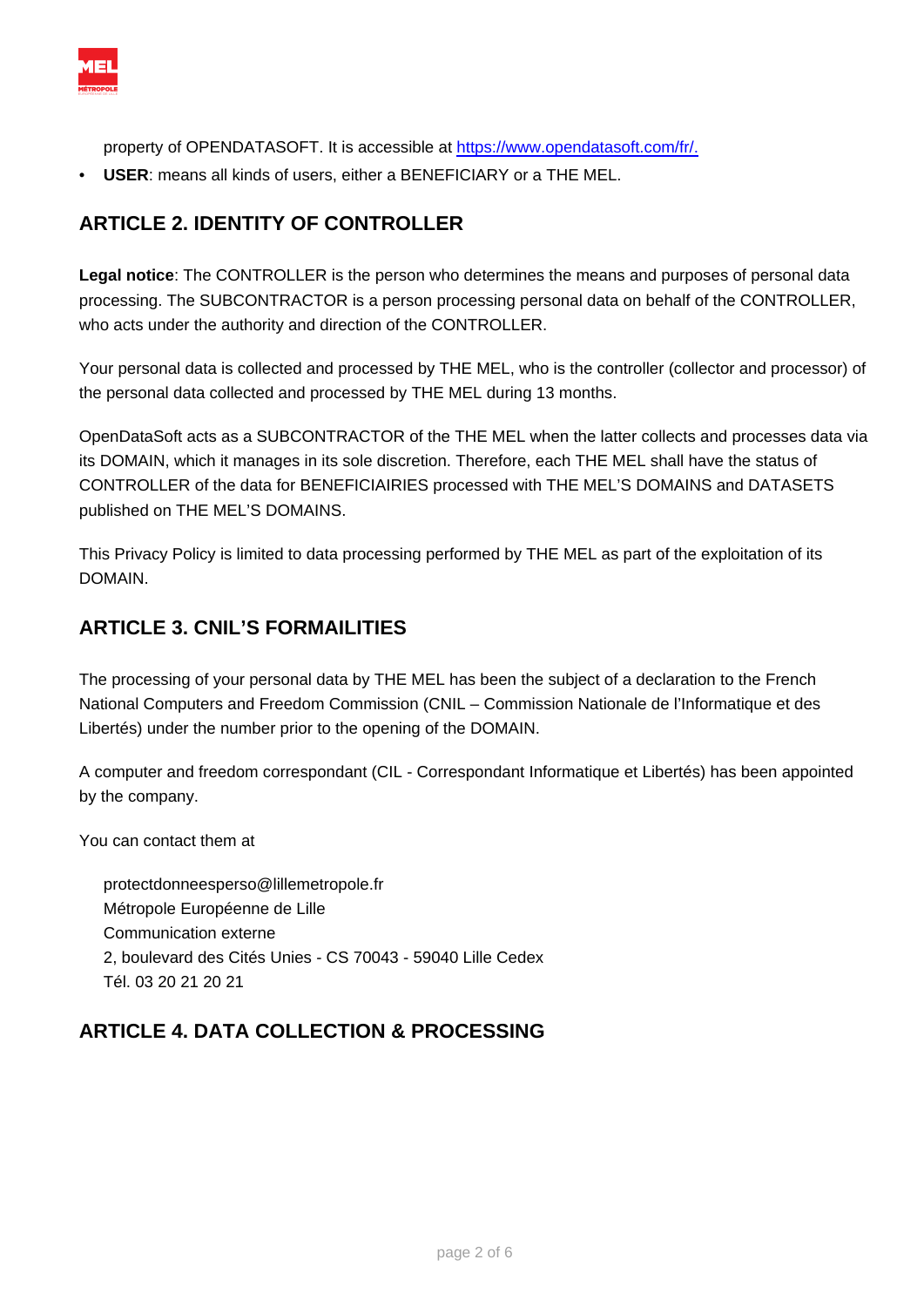

As part of the exploitation of its DOMAINE, THE MEL may collect personal data concerning USERS of its DOMAIN. THE MEL will process such data in accordance with the purposes set forth in, and in accordance with, the terms of French CNIL Decision n°2012-209 of June 21, 2012, "concerning the creation of a simplified standard for automated processing of personal data relating to the management of clients and prospects" (NS 48).

In particular, THE MEL will collect BENEFICIARIES' personal data

- When you visit the DOMAIN;
- When you use the functionalities and/or the SERVICES provided on the DOMAIN;
- When you engage in exchanges with the MEL or with other BENEFICIARIES via the DOMAIN;

Regardless of the manner in which personal data is collected, THE MEL will inform you of: (a) the purposes of processing, (b) whether the responses sought are required or optional, (c) possible consequences of failure to reply, (d) data recipients, (e) the existence of a right to access, modify and oppose the data processing.

THE MEL may obtain your consent and/or allows you to object to the use of your personal data for certain purposes when required by the Data Protection Act n° 78-17 of January 6, 1978

The data that may be collected and processed by THE MEL to accomplish the purposes described in this Privacy Policy includes:

- Data for identification (first name, last name, postal, and e-mail addresses);
- Data concerning the management and security of each account created from the DOMAIN (IDENTIFIERS, passwords, API keys);
- Data concerning follow-up on commercial relationships: purchase order numbers, invoices, requests for information, and history of exchanges with departments; and
- Connection data (IP addresses, connection logs).

# **ARTICLE 5. PURPOSES OF PROCESSING**

Your data is collected by THE MEL to ensure :

- The proper functioning and ongoing improvement of the DOMAIN and its functionalities;
- Transmission of newsletters;
- Management of BENEFICIAIRIES, including commercial management, invoices and follow-up on customer relationships (e.g., customer satisfaction surveys);
- Management of requests for rights of access, corrections, and opposition;
- Management of overdue balances and litigation; and
- Maintenance of statistics to improve the functioning of the DOMAIN and the quality of services it offers.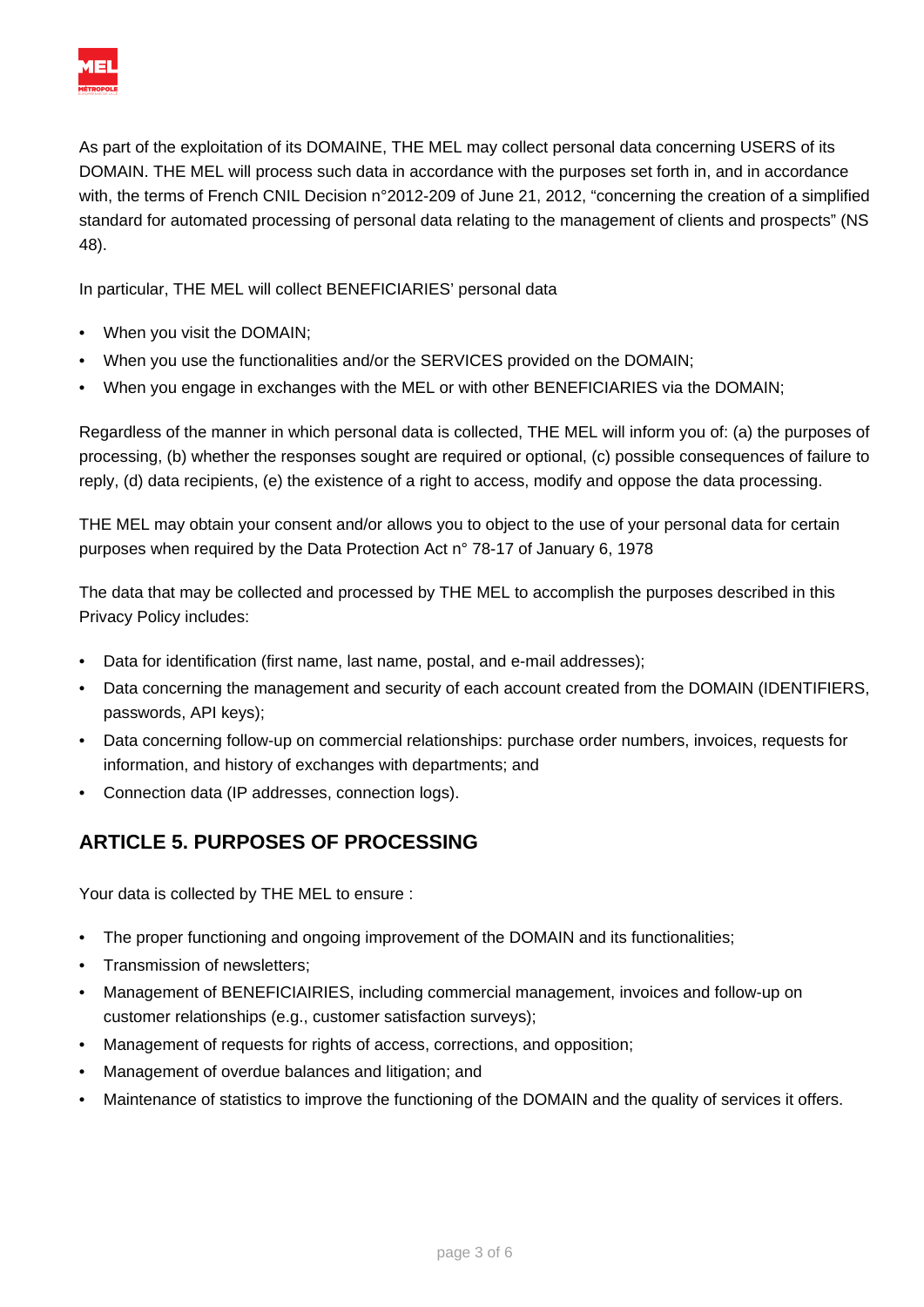

The MEL will also use this data as needed for legal and regulatory purposes. In any case, The MEL undertakes to process data for the purposes defined in compliance with the Data Protection Act n° 78-17 of January 6, 1978

### **ARTICLE 6. CONSENT**

When you open your DOMAIN, you will complete a variety of forms and provide personal data.

By providing THE MEL with your personal data, you expressly consent to have such data collected and processed by THE MEL for the purposes described in each support of data collections.

As a BENEFICIARY, you consent to have your connection data to the DOMAIN collected to facilitate your navigation.

### **ARTICLE 7. DATA RECIPIENTS**

Your personal data will not be communicated, exchanged, sold, or leased without your express prior consent, pursuant to the applicable legal and regulatory provisions.

### **ARTICLE 8. DURATION OF DATA RETENTION**

THE MEL attempts to ensure that the data it collects is retained in a manner that allows your identification only for as long as necessary to achieve the purposes for which such data has been collected and processed.

However, data establishing proof of a right or contract or data retained to comply with a legal obligation can be kept on file in accordance with the limitations periods of applicable law (in particular Commercial Code, Civil Code, Consumer Code).

If the right of access or rectification is exercised, data relating to identity documents may be stored for the period provided for in Article 9 of the Criminal Procedure Code (ie one year). In the event of exercise of the right to object, such data may be archived during the limitation period provided for in Article 8 of the Criminal Procedure Code (ie three years).

As well, when a BENEFICIARY exercises his right to object for commercial prospection, the information allowing him to take into account his right to object will be stored for a minimum of three years from the exercise of the right to object. This data will not be used for purposes other than the management of the right to object.

Finally, with regard to the cookies indicated in Article 11 of this Privacy Policy, the information stored on your computer or any other element used to identify you for purposes of audience statistics shall not be retained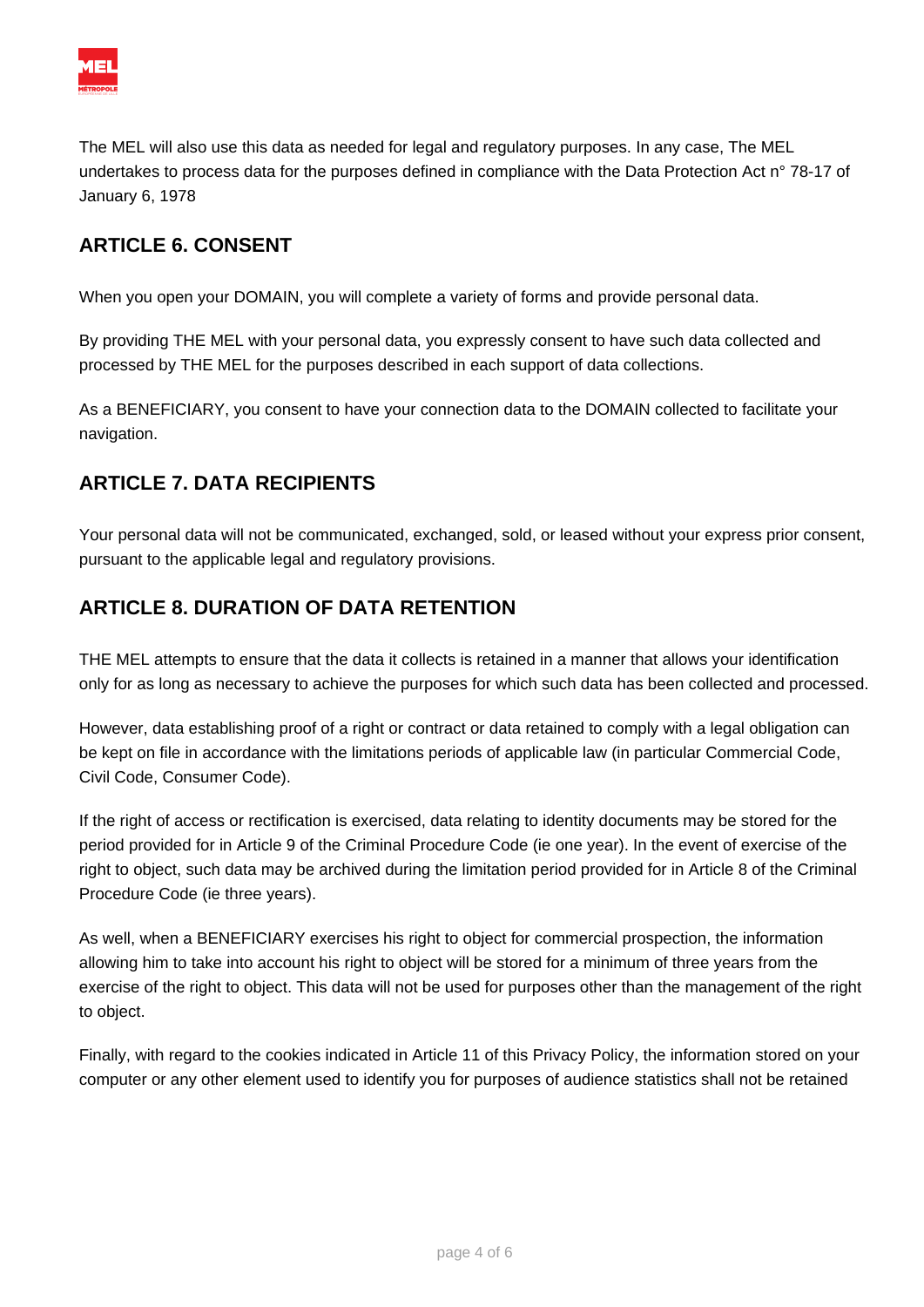

beyond a period of thirteen (13) months. After this deadline has elapsed, raw data associated with an IDENTIFIER is either suppressed or rendered anonymous.

## **ARTICLE 9. YOUR RIGHTS**

Under Data Protection Act n° 78-17 of January 6, 1978, you have a right to access, correct, update, lock, or delete personal data concerning you that is inaccurate, incomplete, mistaken, out-of-date, or whose collection, use, communication, or retention is prohibited.

Provided there are legitimate grounds to do so, you can also object to any personal data about you that THE MEL processes.

When making a request for the correction, deletion, updating, or locking of data processed by THE MEL through their DOMAINS, please send an email to the address appearing on each DOMAIN, or send a message by standard postal delivery to protectdonneesperso@lillemetropole.fr, stating your identity and the reason you are requesting such action.

### **ARTICLE 10. CONNECTION DATA AND COOKIES**

Each USER navigating on a DOMAIN should consult the Cookies Charter published on the DOMAIN by THE MEL where all information requested under Article 32II of the Data Protection Act n° 78-17 of January 6, 1978 are provided.

### **ARTICLE 11. SOCIAL NETWORKS**

You have the option of clicking on the icons dedicated to the social networks Twitter, Facebook, Google+, and/or LinkedIn appearing on the DOMAIN.

Any personal information that you may designate as public and accessible from your Twitter, Facebook, LinkedIn, and/or GOOGLE+ profiles shall be accessible to THE MEL, and the USER expressly authorizes this access.

However, THE MEL does not create or use any independent database of FACEBOOK and GOOGLE + from any personal information you may post there and the Company will not process any data relating to your privacy through this means.

If you wish to challenge THE MEL'S access to personal information designated as public and accessible from a link between your profiles and the applicable social network, you must use the applicable social network functions to limit such access to your data.